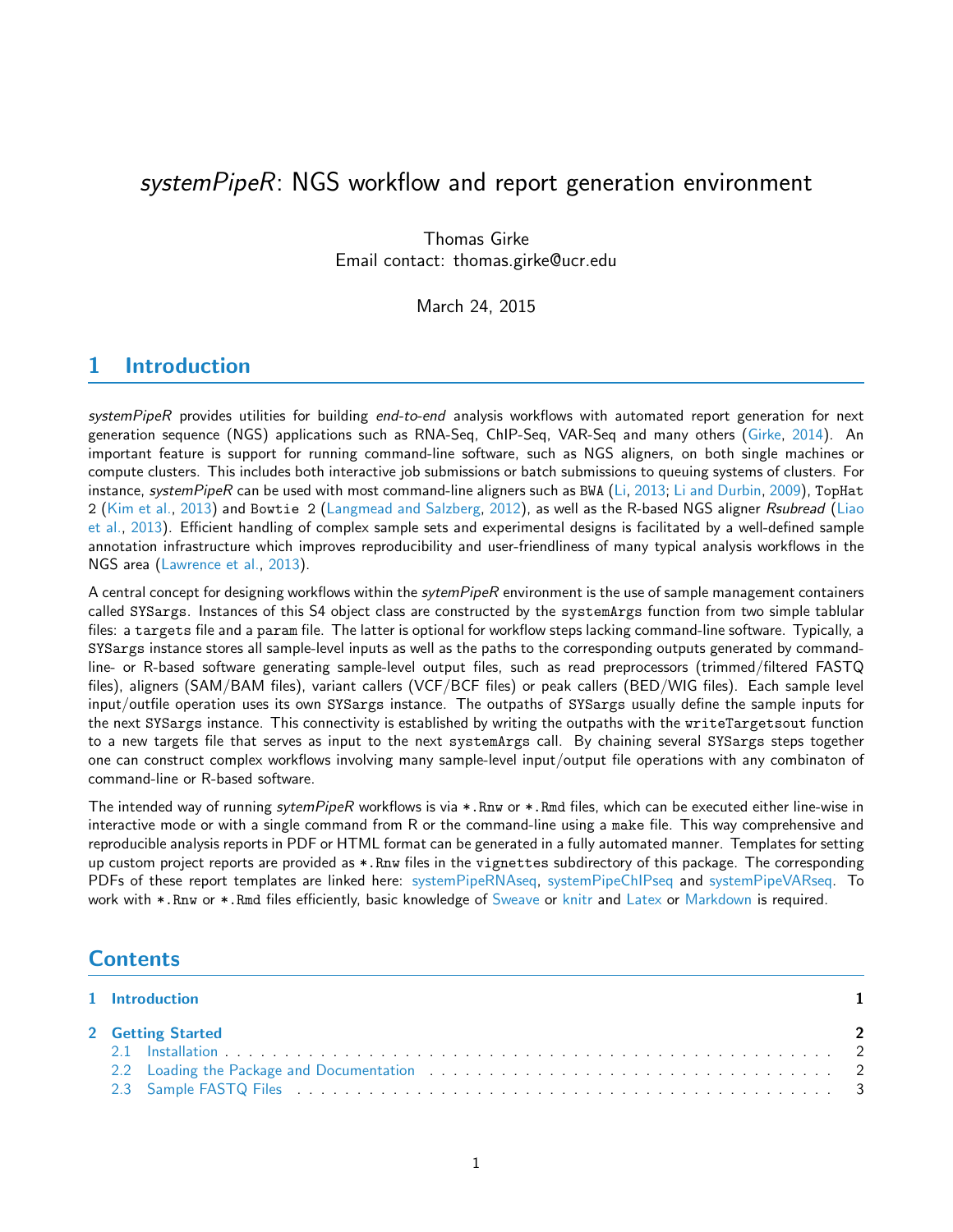| 3 | Structure of targets file                                                                                                                                                                                                                                                                                                                                                                                                                                                                                                                                                                                                          |                                                                                                                                                    |  |  |  |  |  |  |
|---|------------------------------------------------------------------------------------------------------------------------------------------------------------------------------------------------------------------------------------------------------------------------------------------------------------------------------------------------------------------------------------------------------------------------------------------------------------------------------------------------------------------------------------------------------------------------------------------------------------------------------------|----------------------------------------------------------------------------------------------------------------------------------------------------|--|--|--|--|--|--|
| 4 | Structure of param file and SYSargs container                                                                                                                                                                                                                                                                                                                                                                                                                                                                                                                                                                                      |                                                                                                                                                    |  |  |  |  |  |  |
| 5 | <b>Workflow</b><br>5.1<br>5.2<br>5.3<br>5.4<br>5.5<br>5.6<br>5.7<br>Alignment with Bowtie 2 (e.g. for miRNA profiling)<br>5.7.1<br>5.7.2<br>5.7.3<br>5.8<br>5.9<br>5.10 Correlation analysis of samples entering to the set of the set of the samples of samples of the set of the set of the set of the set of the set of the set of the set of the set of the set of the set of the set of the<br>5.13 Venn Diagrams (and all contracts of the contracts of the contracts of the contracts of the contracts of the contracts of the contracts of the contracts of the contracts of the contracts of the contracts of the contrac | 5<br>5<br>5<br>6<br>6<br>$\overline{7}$<br>$\overline{7}$<br>7<br>$\overline{7}$<br>8<br>8<br>8<br>8<br>9<br>9<br>11<br>11<br>12<br>12<br>13<br>13 |  |  |  |  |  |  |
|   | 5.15 Clustering and heat maps entitled to contact the contract of the contact the contact of the contact of the                                                                                                                                                                                                                                                                                                                                                                                                                                                                                                                    | 14                                                                                                                                                 |  |  |  |  |  |  |
| 6 | <b>Version Information</b>                                                                                                                                                                                                                                                                                                                                                                                                                                                                                                                                                                                                         | 15                                                                                                                                                 |  |  |  |  |  |  |
| 7 | <b>Funding</b>                                                                                                                                                                                                                                                                                                                                                                                                                                                                                                                                                                                                                     | 16                                                                                                                                                 |  |  |  |  |  |  |
| 8 | <b>References</b>                                                                                                                                                                                                                                                                                                                                                                                                                                                                                                                                                                                                                  | 16                                                                                                                                                 |  |  |  |  |  |  |

# <span id="page-1-0"></span>2 Getting Started

### <span id="page-1-1"></span>2.1 Installation

The R software for running systemPipeR can be downloaded from CRAN (<http://cran.at.r-project.org/>). The systemPipeR package can be installed from R using the biocLite install command.

> source("http://bioconductor.org/biocLite.R") # Sources the biocLite.R installation script

> biocLite("systemPipeR") # Installs the package

## <span id="page-1-2"></span>2.2 Loading the Package and Documentation

```
> library("systemPipeR") # Loads the package
```
> library(help="systemPipeR") # Lists all functions and classes

<span id="page-1-3"></span>> vignette("systemPipeR") # Opens this PDF manual from R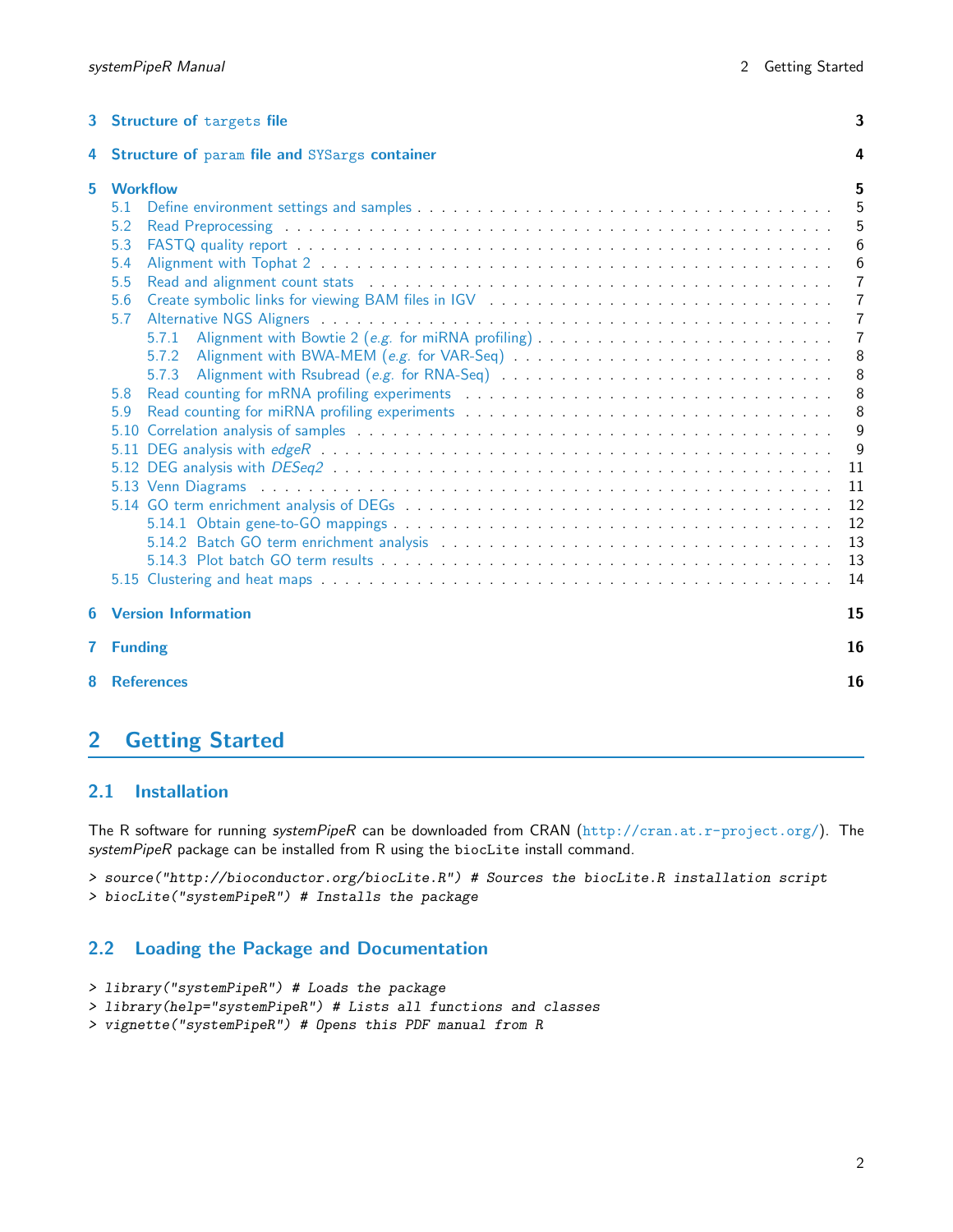## 2.3 Sample FASTQ Files

The mini sample FASTQ files used by this overview vignette as well as the associated workflow reporting vignettes can be downloaded from [here.](http://biocluster.ucr.edu/~tgirke/projects/systemPipeR_test_data.zip) The chosen data set [SRP010938](http://www.ncbi.nlm.nih.gov/sra/?term=SRP010938) contains 18 paired-end (PE) read sets from Arabidposis thaliana [\(Howard et al.,](#page-15-9) [2013\)](#page-15-9). To minimize processing time during testing, each FASTQ file has been subsetted to 90,000-100,000 randomly sampled PE reads that map to the first 100,000 nucleotides of each chromosome of the A. thalina genome. The corresponding reference genome sequence (FASTA) and its GFF annotion files (provided in the same download) have been truncated accordingly. This way the entire test sample data set is less than 200MB in storage space. A PE read set has been chosen for this test data set for flexibility, because it can be used for testing both types of analysis routines requiring either SE (single end) reads or PE reads.

# <span id="page-2-0"></span>3 Structure of targets file

The targets file defines all input files (e.g. FASTQ, BAM, BCF) and sample comparisons of an analysis workflow. The following shows the format of a sample targets file provided by this package. In a target file with a single type of input files, here FASTQ files of single end (SE) reads, the first three columns are mandatory including their column names, while it is four mandatory columns for FASTQ files for PE reads. All subsequent columns are optional and any number of additional columns can be added as needed.

```
> library(systemPipeR)
> targetspath <- system.file("extdata", "targets.txt", package="systemPipeR")
```
> read.delim(targetspath, comment.char = "#")

|  |  | FileName SampleName Factor SampleLong Experiment | Date |
|--|--|--------------------------------------------------|------|
|  |  |                                                  |      |

| $\mathbf{1}$ | ./data/SRR446027_1.fastq    | M1A              | M1              | Mock.1h.A      | 1 23-Mar-2012 |
|--------------|-----------------------------|------------------|-----------------|----------------|---------------|
| 2            | ./data/SRR446028_1.fastq    | M1B              | M1              | Mock.1h.B      | 1 23-Mar-2012 |
| 3            | ./data/SRR446029_1.fastq    | A1A              | A1              | Avr.1h.A       | 1 23-Mar-2012 |
| 4            | ./data/SRR446030_1.fastq    | A1B              | A1              | Avr.1h.B       | 1 23-Mar-2012 |
| 5            | ./data/SRR446031_1.fastq    | V1A              | V <sub>1</sub>  | Vir.1h.A       | 1 23-Mar-2012 |
| 6            | ./data/SRR446032_1.fastq    | V <sub>1</sub> B | V <sub>1</sub>  | Vir.1h.B       | 1 23-Mar-2012 |
| 7            | ./data/SRR446033_1.fastq    | M6A              | M6              | Mock.6h.A      | 1 23-Mar-2012 |
| 8            | $./data/SRR446034_1.fastq$  | M6B              | M6              | Mock.6h.B      | 1 23-Mar-2012 |
| 9            | ./data/SRR446035_1.fastq    | A6A              | A6              | Avr.6h.A       | 1 23-Mar-2012 |
| 10           | $./data/SRR446036_1.fastq$  | A6B              | A6              | Avr.6h.B       | 1 23-Mar-2012 |
|              | 11 ./data/SRR446037_1.fastq | V6A              | V6              | Vir.6h.A       | 1 23-Mar-2012 |
|              | 12 ./data/SRR446038_1.fastq | V6B              | V6              | Vir.6h.B       | 1 23-Mar-2012 |
|              | 13 ./data/SRR446039_1.fastq | M12A             |                 | M12 Mock.12h.A | 1 23-Mar-2012 |
| 14           | $./data/SRR446040_1.fastq$  | M12B             |                 | M12 Mock.12h.B | 1 23-Mar-2012 |
| 15           | $./data/SRR446041_1.fastq$  | A12A             | A12             | Avr.12h.A      | 1 23-Mar-2012 |
| 16           | $./data/SRR446042_1.fastq$  | A12B             | A <sub>12</sub> | Avr.12h.B      | 1 23-Mar-2012 |
| 17           | ./data/SRR446043_1.fastq    | V12A             | V12             | Vir.12h.A      | 1 23-Mar-2012 |
|              | 18 ./data/SRR446044_1.fastq | V12B             | V12             | Vir.12h.B      | 1 23-Mar-2012 |

Structure of targets file for paired end (PE) samples.

> targetspath <- system.file("extdata", "targetsPE.txt", package="systemPipeR") > read.delim(targetspath, comment.char = "#")[1:2,1:6]

| FileName1 |                                                   |     | FileName2 SampleName Factor SampleLong Experiment |              |
|-----------|---------------------------------------------------|-----|---------------------------------------------------|--------------|
|           | 1./data/SRR446027_1.fastq./data/SRR446027_2.fastq | M1A | M1 Mock.1h.A                                      | $\mathbf{1}$ |
|           | 2./data/SRR446028_1.fastq./data/SRR446028_2.fastq | M1B | M1 Mock.1h.B                                      |              |

Sample comparisons are defined in the header lines of the targets file starting with '# <CMP>'. The function readComp imports the comparison and stores them in a list. Alternatively, readComp can obtain the comparison information from the corresponding SYSargs object (see below). Note, the header lines are optional in targets files. They are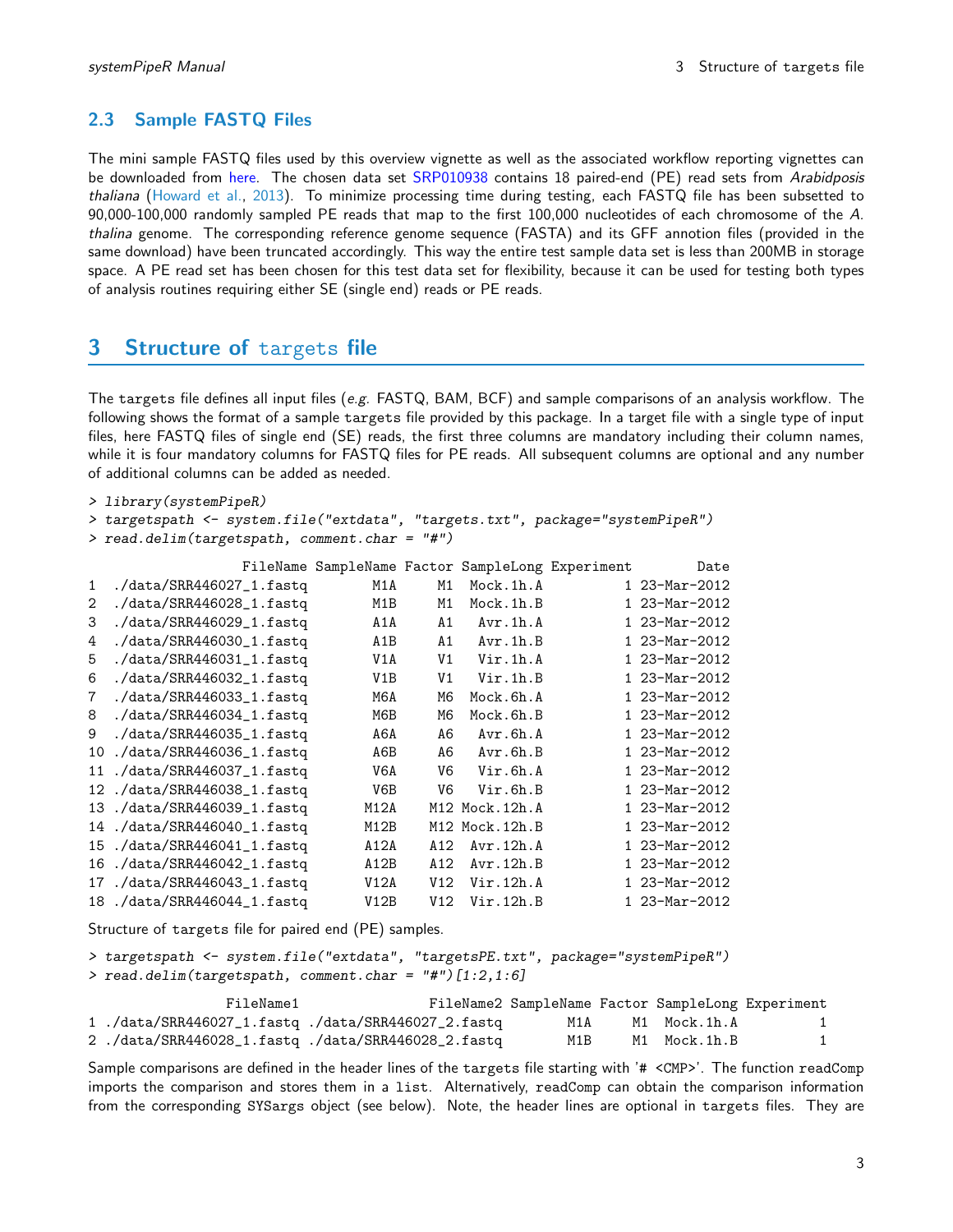mainly useful for controlling comparative analysis according to certain biological expectations, such as simple pairwise comparisons in RNA-Seq experiments.

> readComp(file=targetspath, format="vector", delim="-") \$CMPset1 [1] "M1-A1" "M1-V1" "A1-V1" "M6-A6" "M6-V6" "A6-V6" "M12-A12" "M12-V12" "A12-V12" \$CMPset2 [1] "M1-A1" "M1-V1" "M1-M6" "M1-A6" "M1-V6" "M1-M12" "M1-A12" "M1-V12" "A1-V1" [10] "A1-M6" "A1-A6" "A1-V6" "A1-M12" "A1-A12" "A1-V12" "V1-M6" "V1-A6" "V1-V6" [19] "V1-M12" "V1-A12" "V1-V12" "M6-A6" "M6-V6" "M6-M12" "M6-A12" "M6-V12" "A6-V6" [28] "A6-M12" "A6-A12" "A6-V12" "V6-M12" "V6-A12" "V6-V12" "M12-A12" "M12-V12" "A12-V12"

# <span id="page-3-0"></span>4 Structure of param file and SYSargs container

The param file defines the parameters of the command-line software. The following shows the format of a sample param file provided by this package.

```
> parampath <- system.file("extdata", "tophat.param", package="systemPipeR")
> read.delim(parampath, comment.char = "#")
```

|                | PairSet   | Name                  | Value                                                       |
|----------------|-----------|-----------------------|-------------------------------------------------------------|
| $\mathbf{1}$   | modules   | $<$ NA $>$            | bowtie $2/2.1.0$                                            |
| 2              | modules   | $<$ NA $>$            | tophat/2.0.8b                                               |
| 3              | software  | $<$ NA $>$            | tophat                                                      |
| 4              | cores     | $-p$                  | 4                                                           |
| 5              | other     |                       | $\langle NA \rangle$ -g 1 --segment-length 25 -i 30 -I 3000 |
| 6              | outfile1  | $-0$                  | $<$ FileName1>                                              |
| $\overline{7}$ | outfile1  | path                  | ./results/                                                  |
| 8              | outfile1  | remove                | $<$ NA $>$                                                  |
| 9              | outfile1  | append                | .tophat                                                     |
| 10             |           | outfile1 outextension | .tophat/accepted_hits.bam                                   |
| 11             | reference | $<$ NA $>$            | ./data/tair10.fasta                                         |
| 12             | infile1   | $<$ NA $>$            | <filename1></filename1>                                     |
| 13             | infile1   | path                  | $<$ NA $>$                                                  |
| 14             | infile2   | $<$ NA $>$            | <filename2></filename2>                                     |
| 15             | infile2   | path                  | $<$ NA $>$                                                  |

The systemArgs function imports the definitions of both the param file and the targets file, and stores all relevant information as SYSargs object. To run the pipeline without command-line software, one can omit the param file and specify param=NULL instead. In addition, one can start the systemPipeR workflow with pregenerated BAM files by providing a targets file where the FileName column gives the paths to the BAM files and param is assigned NULL.

```
> args <- systemArgs(sysma=parampath, mytargets=targetspath)
> args
```
An instance of 'SYSargs' for running 'tophat' on 18 samples

Several accessor functions are available that are named after the slot names of the SYSargs object class.

> names(args)

| [1] "targetsin"              | "targetsout" | "targetsheader" "modules" |            | "software" |
|------------------------------|--------------|---------------------------|------------|------------|
| [6] "cores"                  | "other"      | "reference"               | "results"  | "infile1"  |
| $\lceil 11 \rceil$ "infile2" | "outfile1"   | "sysargs"                 | "outpaths" |            |

> modules(args)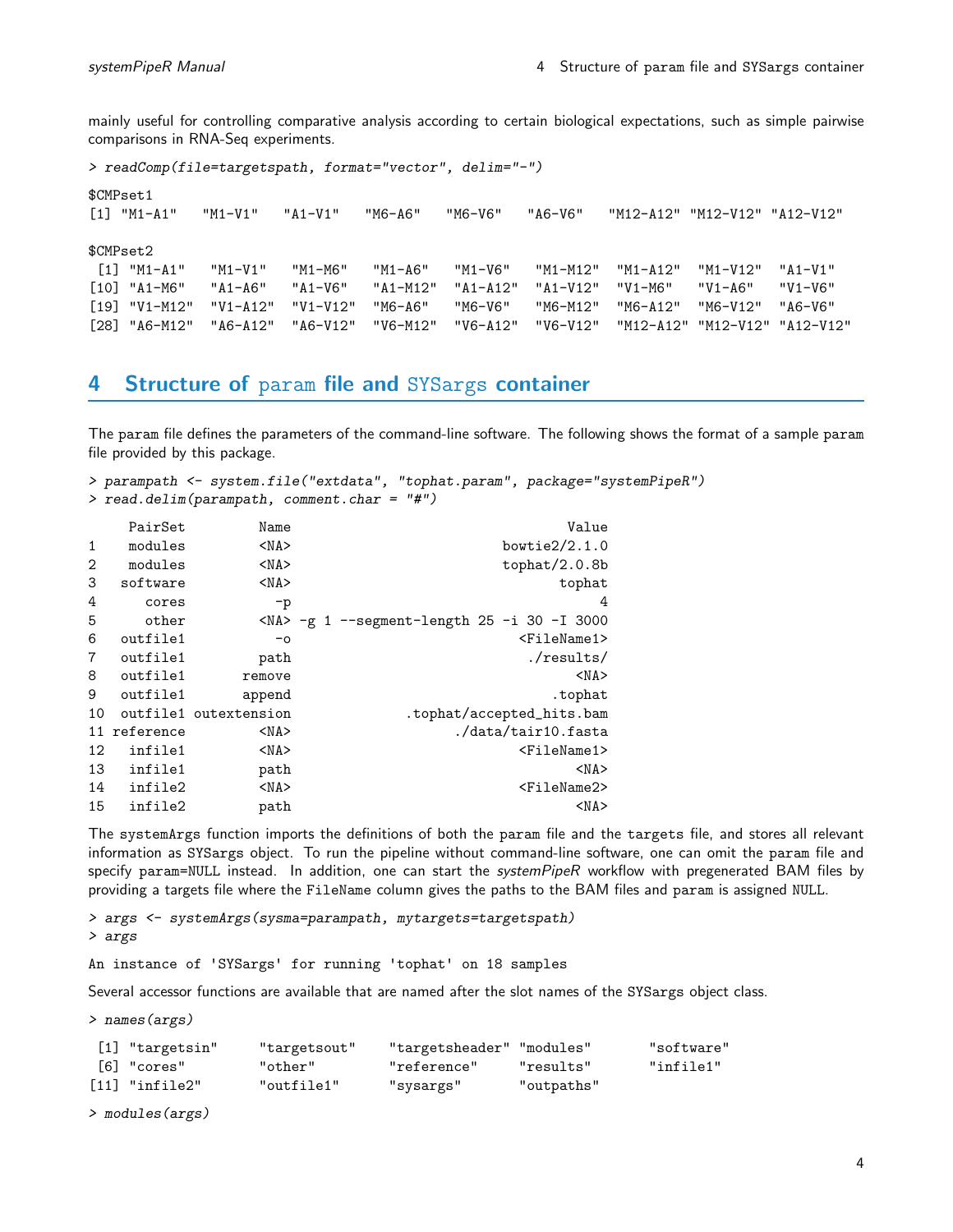$M:$ 

```
[1] "bowtie2/2.1.0" "tophat/2.0.8b"
> cores(args)
[1] 4
> outpaths(args)[1]
```

```
"/tmp/RtmpM0qSFa/Rbuilddb47170e0e2/systemPipeR/vignettes/results/SRR446027_1.fastq.tophat/accepted_hits.bam"
> sysargs(args)[1]
```
"tophat -p 4 -g 1 --segment-length 25 -i 30 -I 3000 -o /tmp/RtmpM0qSFa/Rbuilddb47170e0e2/systemPipeR/vigne The content of the param file can be returned as JSON object as follows (requires *rison* package).

> systemArgs(sysma=parampath, mytargets=targetspath, type="json")

```
[1] "{\mbox{\tt \char'4} } "t\mbox{\tt \char'4} "t\mbox{\tt \char'4} "t\mbox{\tt \char'4} "t\mbox{\tt \char'4} "t\mbox{\tt \char'4} "t\mbox{\tt \char'4} "t\mbox{\tt \char'4} "t\mbox{\tt \char'4} "t\mbox{\tt \char'4} "t\mbox{\tt \char'4} "t\mbox{\tt \char'4} "t\mbox{\tt \char'4} "t\mbox{\tt \char'4} "t\mbox{\tt \char'4} "t\mbox{\tt \char'4} "t\mbox{\tt \char'4} "t\mbox{\tt \char'4} "
```
# <span id="page-4-0"></span>5 Workflow

### <span id="page-4-1"></span>5.1 Define environment settings and samples

Load package:

```
> library(systemPipeR)
```
Construct SYSargs object from param and targets files.

```
> args <- systemArgs(sysma="trim.param", mytargets="targets.txt")
```
#### <span id="page-4-2"></span>5.2 Read Preprocessing

The function preprocessReads allows to apply predefined or custom read preprocessing functions to all FASTQ files referenced in a SYSargs container, such as quality filtering or adaptor trimming routines. The paths to the resulting output FASTQ files are stored in the outpaths slot of the SYSargs object. Internally, preprocessReads uses the FastqStreamer function from the ShortRead package to stream through large FASTQ files in a memory-efficient manner. The following example performs adaptor trimming with the trimLRPatterns function from the Biostrings package. After the trimming step a new targets file is generated (here targets\_trim.txt) containing the paths to the trimmed FASTQ files. The new targets file can be used for the next workflow step with an updated SYSargs instance, e.g. running the NGS alignments using the trimmed FASTQ files.

```
> preprocessReads(args=args, Fct="trimLRPatterns(Rpattern='GCCCGGGTAA', subject=fq)",
                  batchsize=100000, overwrite=TRUE, compress=TRUE)
> writeTargetsout(x=args, file="targets_trim.txt")
```
The following example shows how one can design a custom read preprocessing function using utilities provided by the ShortRead package, and then run it in batch mode with the preprocessReads function.

```
> filterFct <- function(fq) {
+ filter1 <- nFilter(threshold=1) # Keeps only reads without Ns
+ filter2 <- polynFilter(threshold=20, nuc=c("A","T","G","C")) # Removes low complexity reads
+ filter <- compose(filter1, filter2)
+ fq[filter(fq)]
+ }
> preprocessReads(args=args, Fct="filterFct(fq)", batchsize=100000)
```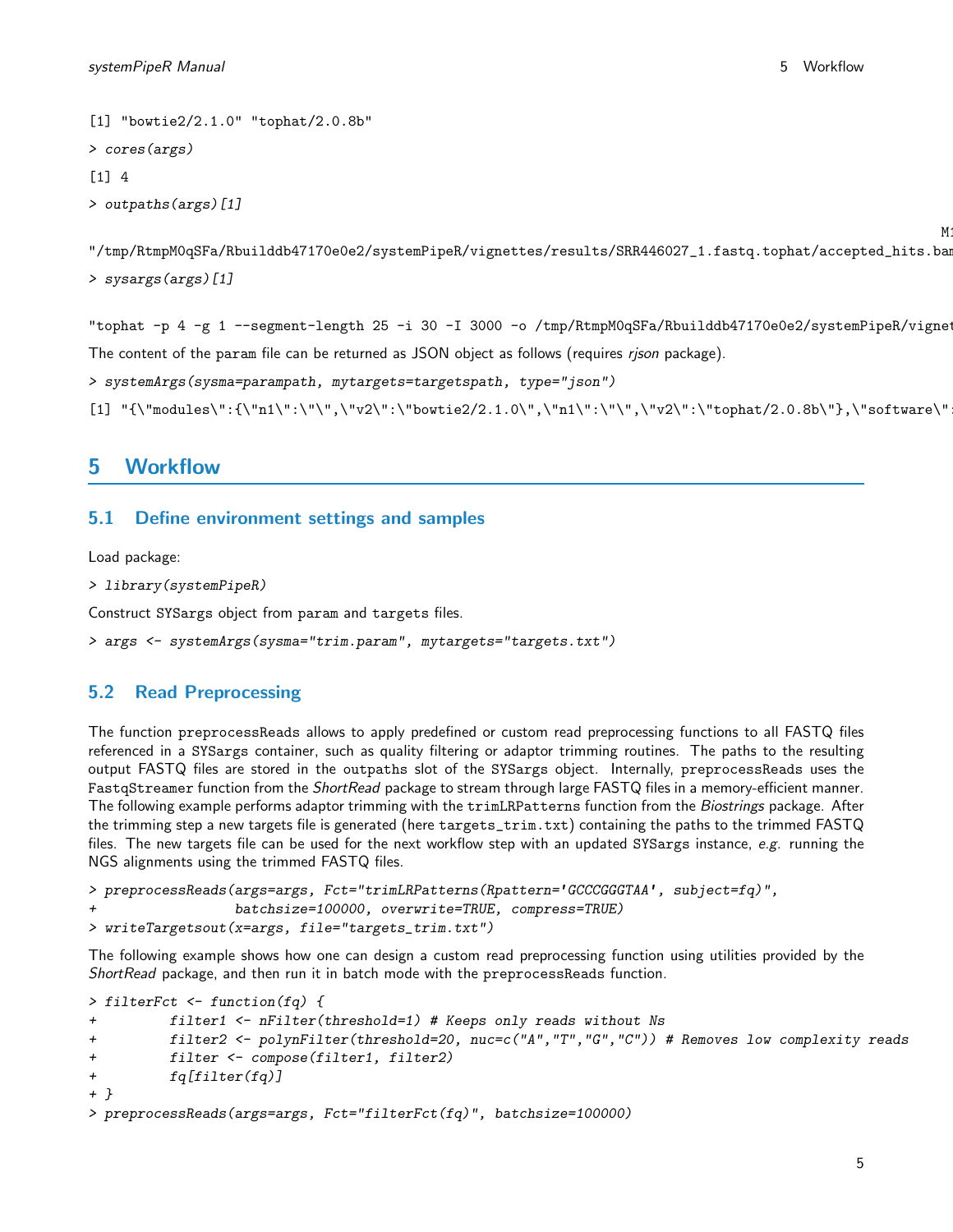Mean Quality

Mean Quality

# <span id="page-5-0"></span>5.3 FASTQ quality report

The following seeFastq and seeFastqPlot functions generate and plot a series of useful quality statistics for a set of FASTQ files including per cycle quality box plots, base proportions, base-level quality trends, relative k-mer diversity, length and occurrence distribution of reads, number of reads above quality cutoffs and mean quality distribution.

```
> fqlist <- seeFastq(fastq=infile1(args), batchsize=10000, klength=8)
> pdf("./results/fastqReport.pdf", height=18, width=4*length(fqlist))
> seeFastqPlot(fqlist)
> dev. of f()Proportion
                                              Proportion
                                                                               Proportion
```


Mean Quality

Figure 1: QC report for 18 FASTQ files.

### <span id="page-5-1"></span>5.4 Alignment with Tophat 2

Build Bowtie 2 index.

Mean Quality

Mean Quality

```
> args <- systemArgs(sysma="tophat.param", mytargets="targets.txt")
```
> moduleload(modules(args)) # Skip if module system is not available

```
> system("bowtie2-build ./data/tair10.fasta ./data/tair10.fasta")
```
Mean Quality

Execute SYSargs on a single machine without submitting to a queuing system of a compute cluster. This way the input FASTQ files will be processed sequentially. If available, multiple CPU cores can be used for processing each file. The number of CPU cores (here 4) to use for each process is defined in the \*.param file. With cores(args) one can return this value from the SYSargs object. Note, if a module system is not installed or used, then the corresponding \*.param file needs to be edited accordingly by either providing an empty field in the line(s) starting with module or by deleting these lines.

#### > bampaths <- runCommandline(args=args)

Alternatively, the computation can be greatly accelerated by processing many files in parallel using several compute nodes of a cluster, where a scheduling/queuing system is used for load balancing. To avoid over-subscription of CPU cores on the compute nodes, the value from cores(args) is passed on to the submission command, here nodes in the resources list object. The number of independent parallel cluster processes is defined under the Njobs argument. The following example will run 18 processes in parallel using for each 4 CPU cores. If the resources available on a cluster allow to run all 18 processes at the same time then the shown sample submission will utilize in total 72 CPU cores. Note, runCluster can be used with most queueing systems as it is based on utilities from the BatchJobs package which supports the use of template files (\*.tmpl) for defining the run parameters of different schedulers. To run the following code, one needs to have both a conf file (see .BatchJob samples [here\)](https://github.com/tudo-r/BatchJobs/tree/master/examples) and a template file (see \*.tmpl samples here) for the queueing available on a system. The following example uses the sample conf and template files for the Torque scheduler provided by this package.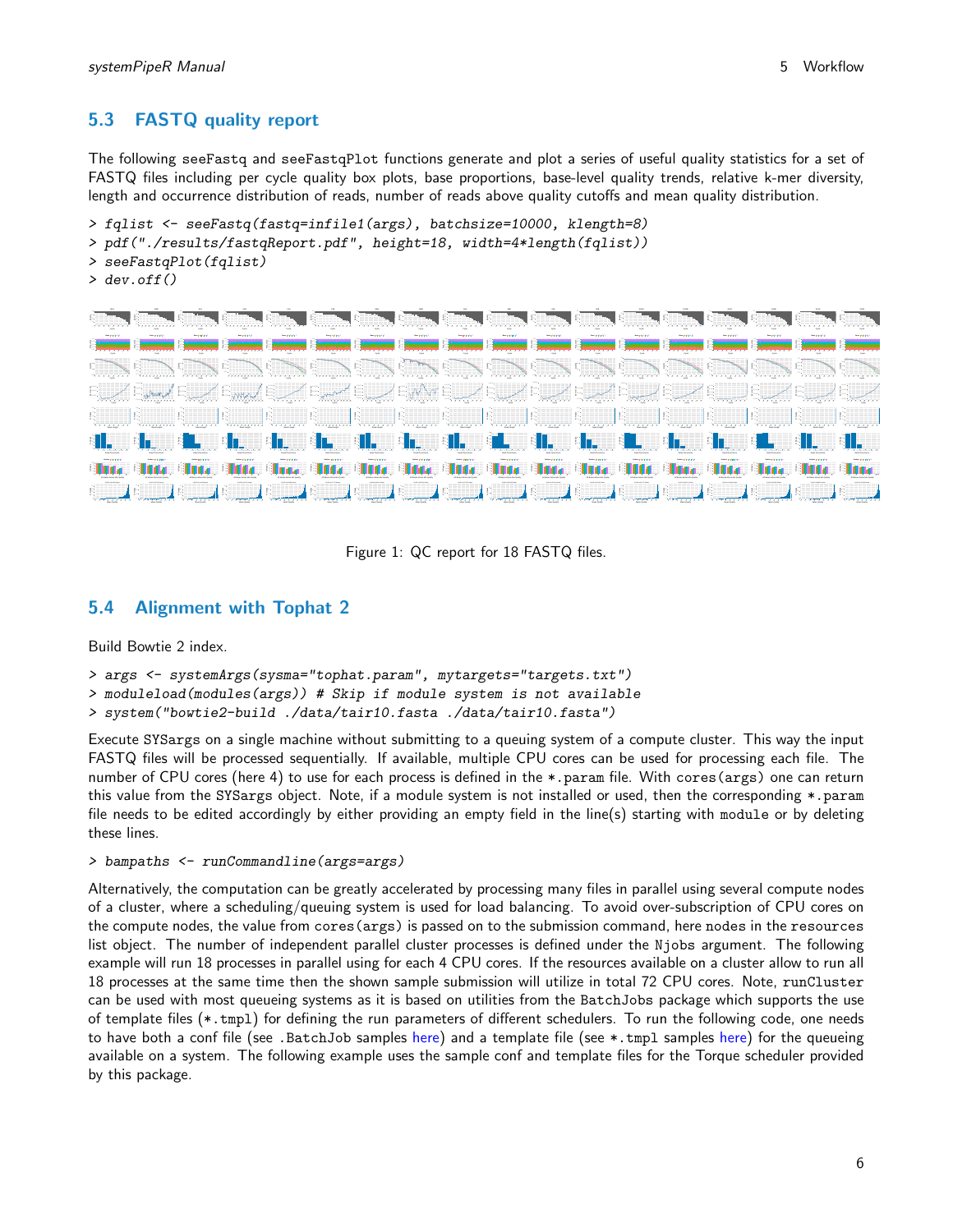```
> file.copy(system.file("extdata", ".BatchJobs.R", package="systemPipeR"), ".")
> file.copy(system.file("extdata", "torque.tmpl", package="systemPipeR"), ".")
> resources <- list(walltime="20:00:00", nodes=paste0("1:ppn=", cores(args)), memory="10gb")
> reg <- clusterRun(args, conffile=".BatchJobs.R", template="torque.tmpl", Njobs=18, runid="01",
                   resourceList=resource
```
Useful commands for monitoring progress of submitted jobs

```
> showStatus(reg)
> file.exists(outpaths(args))
> sapply(1:length(args), function(x) loadResult(reg, x)) # Works after job completion
```
#### <span id="page-6-0"></span>5.5 Read and alignment count stats

Generate table of read and alignment counts for all samples.

```
> read_statsDF <- alignStats(args)
```

```
> write.table(read_statsDF, "results/alignStats.xls", row.names=FALSE, quote=FALSE, sep="\t")
```
The following shows the first four lines of the sample alignment stats file provided by the systemPipeR package. For simplicity the number of PE reads is multiplied here by 2 to approximate proper alignment frequencies where each read in a pair is counted.

```
> read.table(system.file("extdata", "alignStats.xls", package="systemPipeR"), header=TRUE)[1:4,]
```
FileName Nreads2x Nalign Perc\_Aligned Nalign\_Primary Perc\_Aligned\_Primary

| $\mathbf{1}$   | M1A   | 192918 177961 | 92.24697 | 177961 | 92.24697 |
|----------------|-------|---------------|----------|--------|----------|
| $2^{\circ}$    | M1B.  | 197484 159378 | 80.70426 | 159378 | 80.70426 |
| 3              | A 1 A | 189870 176055 | 92.72397 | 176055 | 92.72397 |
| $\overline{4}$ | A 1 R | 188854 147768 | 78.24457 | 147768 | 78.24457 |
|                |       |               |          |        |          |

#### <span id="page-6-1"></span>5.6 Create symbolic links for viewing BAM files in IGV

The genome browser IGV supports reading of indexed/sorted BAM files via web URLs. This way it can be avoided to create unnecessary copies of these large files. To enable this approach, an HTML directory with http access needs to be available in the user account (e.g.  $\gamma$  public\_html) of a system. If this is not the case then the BAM files need to be moved or copied to the system where IGV runs. In the following, htmldir defines the path to the HTML directory with http access where the symbolic links to the BAM files will be stored. The corresponding URLs will be written to a text file specified under the urlfile argument.

```
> symLink2bam(sysargs=args, htmldir=c("~/.html/", "somedir/"),
+ urlbase="http://myserver.edu/~username/",
+ urlfile="IGVurl.txt")
```
#### <span id="page-6-2"></span>5.7 Alternative NGS Aligners

### <span id="page-6-3"></span>5.7.1 Alignment with Bowtie 2 (e.g. for miRNA profiling)

The following example runs Bowtie 2 as a single process without submitting it to a cluster.

```
> args <- systemArgs(sysma="bowtieSE.param", mytargets="targets.txt")
```

```
> moduleload(modules(args)) # Skip if module system is not available
```

```
> bampaths <- runCommandline(args=args)
```
Alternatively, submit the job to compute nodes.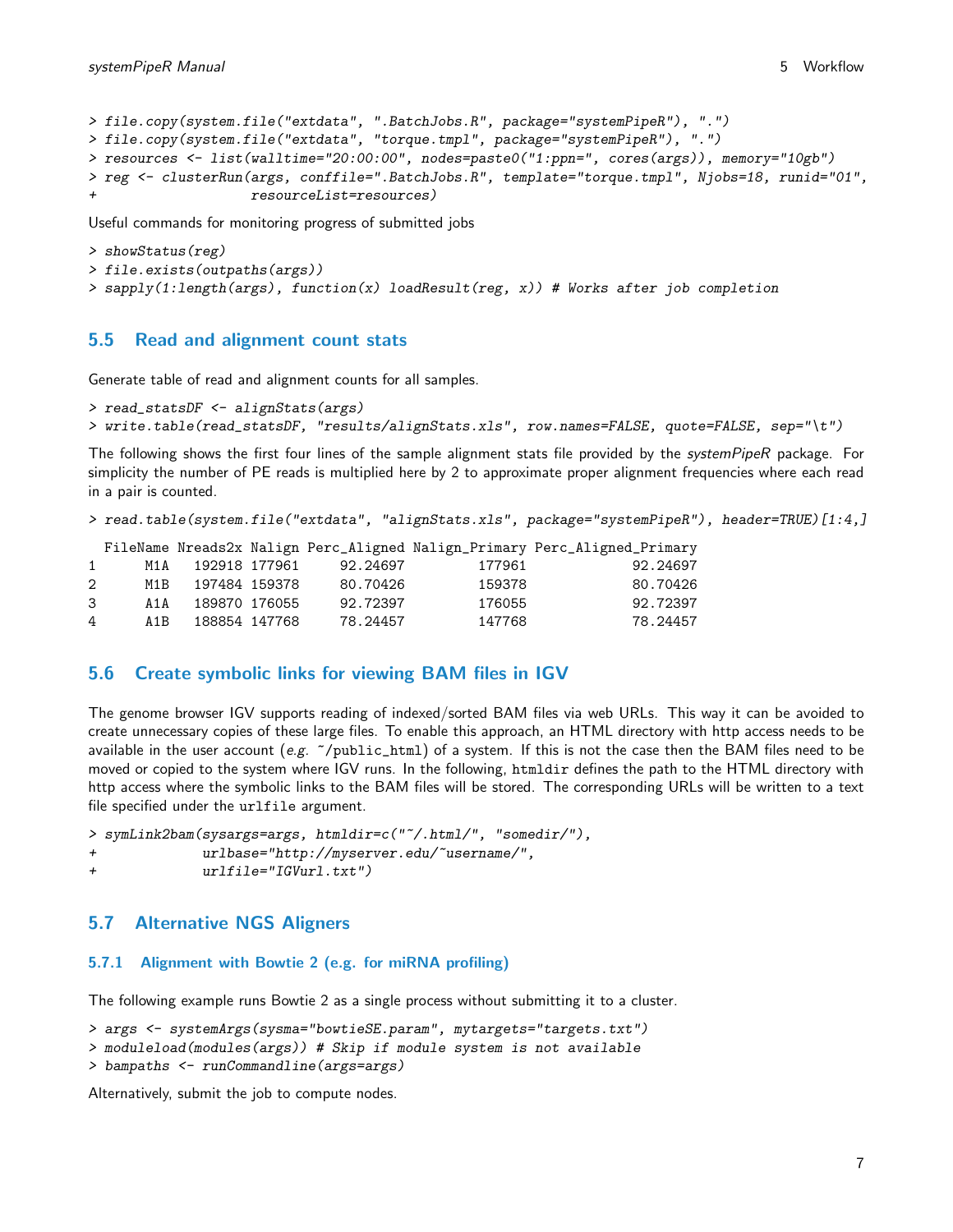```
> qsubargs <- getQsubargs(queue="batch", cores=cores(args), memory="mem=10gb", time="walltime=20:00:00")
> (joblist <- qsubRun(args=args, qsubargs=qsubargs, Nqsubs=18, package="systemPipeR"))
```
#### <span id="page-7-0"></span>5.7.2 Alignment with BWA-MEM (e.g. for VAR-Seq)

The following example runs BWA-MEM as a single process without submitting it to a cluster.

> args <- systemArgs(sysma="bwa.param", mytargets="targets.txt")

> moduleload(modules(args)) # Skip if module system is not available

> system("bwa index -a bwtsw ./data/tair10.fasta") # Indexes reference genome

```
> bampaths <- runCommandline(args=args)
```
#### <span id="page-7-1"></span>5.7.3 Alignment with Rsubread (e.g. for RNA-Seq)

The following example shows how one can use within the systemPipeR environment the R-based aligner Rsubread or other R-based functions that read from input files and write to output files.

```
> library(Rsubread)
```
> args <- systemArgs(sysma="rsubread.param", mytargets="targets.txt")

> buildindex(basename=reference(args), reference=reference(args)) # Build indexed reference genome

> align(index=reference(args), readfile1=infile1(args), input\_format="FASTQ",

+ output\_file=outfile1(args), output\_format="SAM", nthreads=8, indels=1, TH1=2)

> for(i in seq(along=outfile1(args))) asBam(file=outfile1(args)[i], destination=gsub(".sam", "", outfile1(

#### <span id="page-7-2"></span>5.8 Read counting for mRNA profiling experiments

Create txdb (needs to be done only once)

```
> library(GenomicFeatures)
```

```
> txdb <- makeTranscriptDbFromGFF(file="data/tair10.gff", format="gff", dataSource="TAIR", species="A. tha.
```

```
> saveDb(txdb, file="./data/tair10.sqlite")
```
Read counting with summarizeOverlaps in parallel mode with multiple cores

```
> library(BiocParallel)
```

```
> txdb <- loadDb("./data/tair10.sqlite")
```

```
> eByg <- exonsBy(txdb, by="gene")
```

```
> bfl <- BamFileList(outpaths(args), yieldSize=50000, index=character())
```

```
> multicoreParam <- MulticoreParam(workers=4); register(multicoreParam); registered()
```

```
> counteByg <- bplapply(bfl, function(x) summarizeOverlaps(eByg, x, mode="Union", ignore.strand=TRUE, inte.
```

```
> countDFeByg <- sapply(seq(along=counteByg), function(x) assays(counteByg[[x]])$counts)
```

```
> rownames(countDFeByg) <- names(rowData(counteByg[[1]])); colnames(countDFeByg) <- names(bfl)
```

```
> rpkmDFeByg <- apply(countDFeByg, 2, function(x) returnRPKM(counts=x, ranges=eByg))
```
> write.table(countDFeByg, "results/countDFeByg.xls", col.names=NA, quote=FALSE, sep="\t")

> write.table(rpkmDFeByg, "results/rpkmDFeByg.xls", col.names=NA, quote=FALSE, sep="\t")

#### <span id="page-7-3"></span>5.9 Read counting for miRNA profiling experiments

Download miRNA genes from miRBase

```
> system("wget ftp://mirbase.org/pub/mirbase/19/genomes/My_species.gff3 -P ./data/")
```

```
> gff <- import.gff("./data/My_species.gff3", asRangedData=FALSE)
```

```
> gff <- split(gff, elementMetadata(gff)$ID)
```

```
> bams <- names(bampaths); names(bams) <- targets$SampleName
```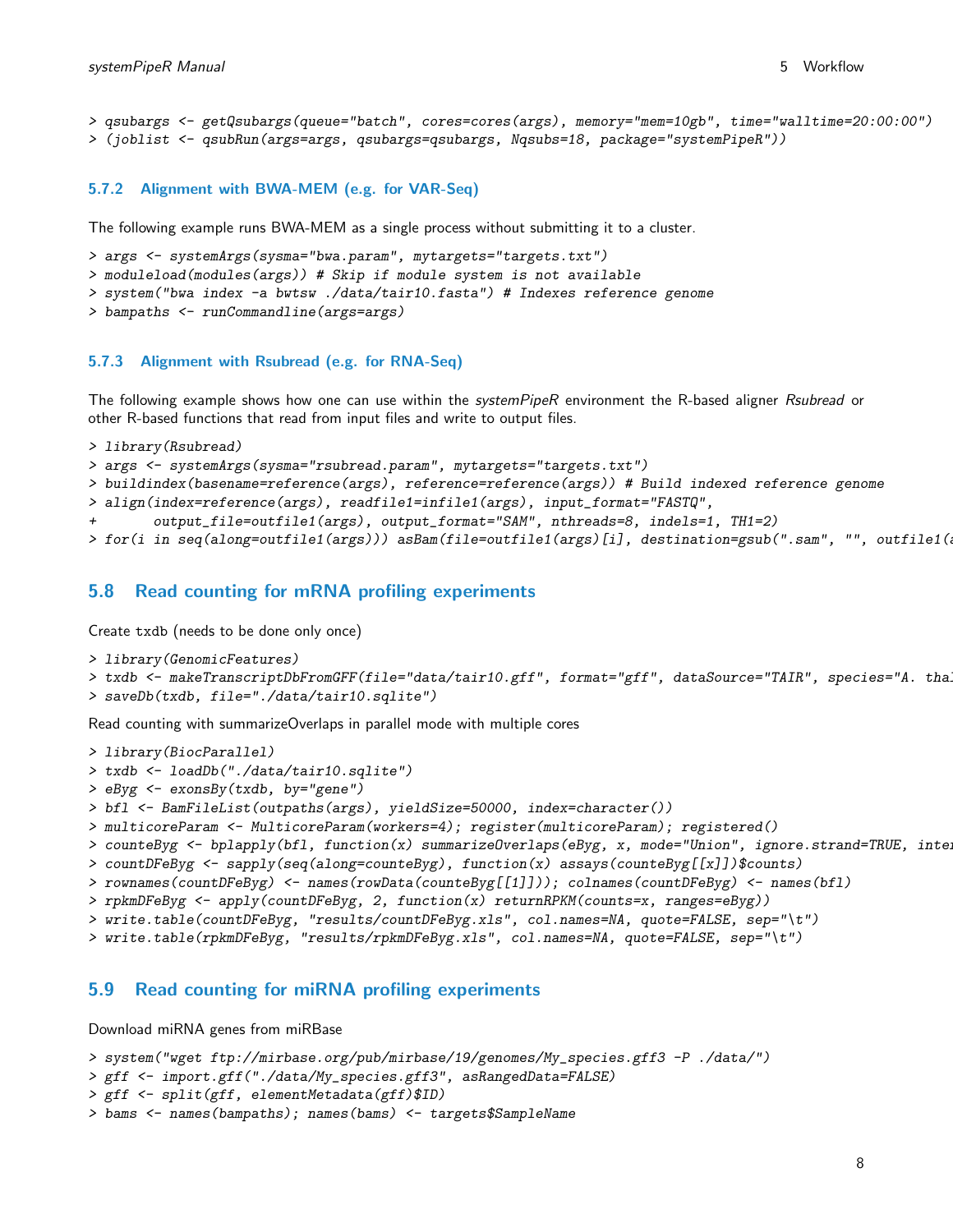> bfl <- BamFileList(bams, yieldSize=50000, index=character()) > countDFmiR <- summarizeOverlaps(gff, bfl, mode="Union", ignore.strand=FALSE, inter.feature=FALSE) # Note > rpkmDFmiR <- apply(countDFmiR, 2, function(x) returnRPKM(counts=x, gffsub=gff)) > write.table(assays(countDFmiR)\$counts, "results/countDFmiR.xls", col.names=NA, quote=FALSE, sep="\t") > write.table(rpkmDFmiR, "results/rpkmDFmiR.xls", col.names=NA, quote=FALSE, sep="\t")

### <span id="page-8-0"></span>5.10 Correlation analysis of samples

The following computes the sample-wise Spearman correlation coefficients from the RPKM normalized expression values. After transformation to a distance matrix, hierarchical clustering is performed with the hclust function and the result is plotted as a dendrogram (sample\_tree.pdf).

```
> library(ape)
```

```
> rpkmDFeBygpath <- system.file("extdata", "rpkmDFeByg.xls", package="systemPipeR")
```
- > rpkmDFeByg <- read.table(rpkmDFeBygpath, check.names=FALSE)
- > rpkmDFeByg <- rpkmDFeByg[rowMeans(rpkmDFeByg) > 50,]
- > d <- cor(rpkmDFeByg, method="spearman")
- > hc <- hclust(as.dist(1-d))

```
> plot.phylo(as.phylo(hc), type="p", edge.col="blue", edge.width=2, show.node.label=TRUE, no.margin=TRUE)
```


Figure 2: Correlation dendrogram of samples.

#### <span id="page-8-1"></span>5.11 DEG analysis with edgeR

The following run\_edgeR function is a convenience wrapper for identifying differentially expressed genes (DEGs) in batch mode with edgeR's GML method [\(Robinson et al.,](#page-15-10) [2010\)](#page-15-10) for any number of pairwise sample comparisons specified under the cmp argument. Users are strongly encouraged to consult the  $edgeR$  [vignette](http://www.bioconductor.org/packages/devel/bioc/vignettes/edgeR/inst/doc/edgeRUsersGuide.pdf) for more detailed information on this topic and how to properly run edgeR on data sets with more complex experimental designs.

```
> targets <- read.delim(targetspath, comment="#")
> cmp <- readComp(file=targetspath, format="matrix", delim="-")
> cmp[[1]]
      [0,1] [0,2][1,] "M1" "A1"
 [2,] "M1" "V1"
 [3,] "A1" "V1"
 [4,] "M6" "A6"
```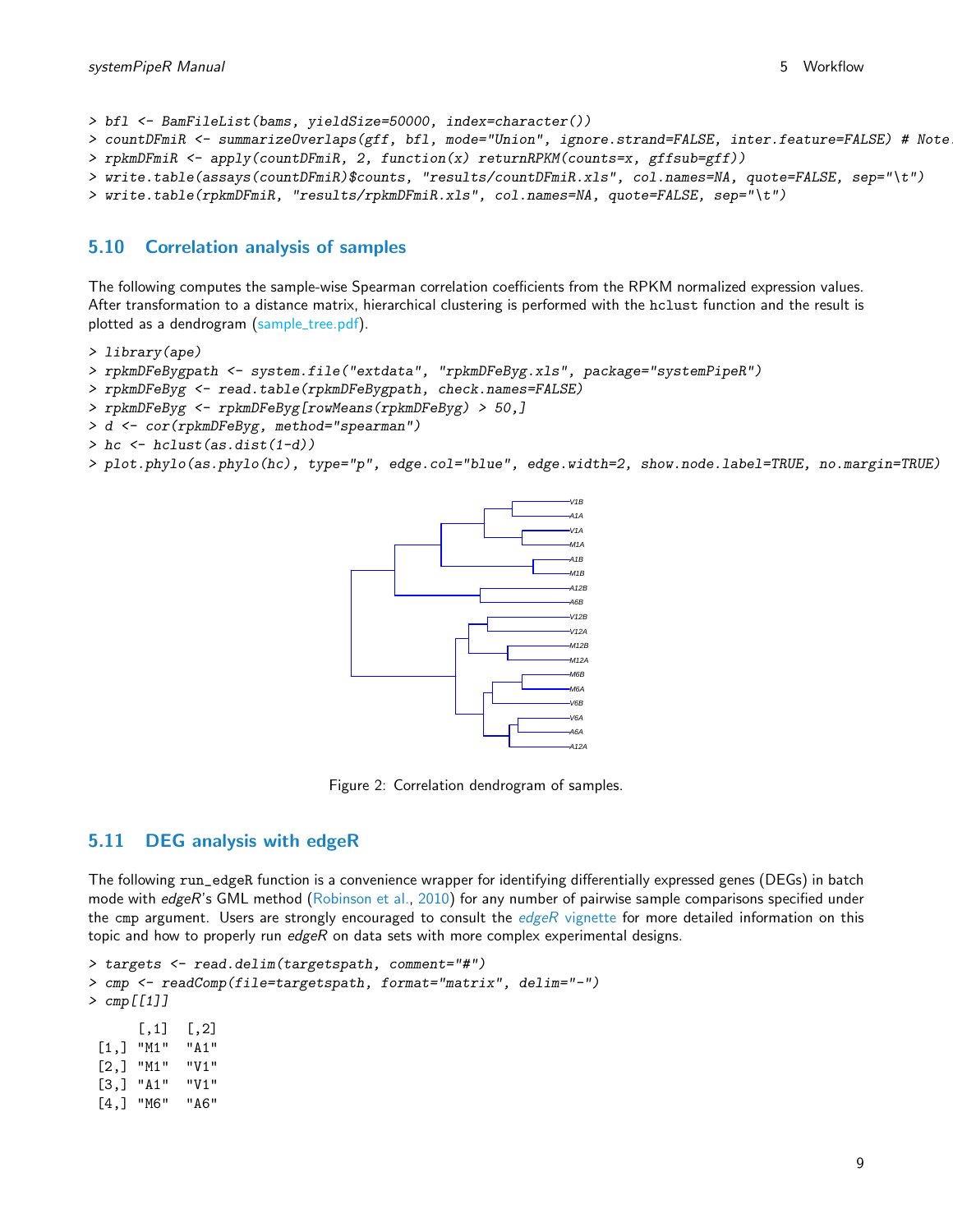```
[5,] "M6" "V6"
 [6,] "A6" "V6"
 [7,] "M12" "A12"
 [8,] "M12" "V12"
 [9,] "A12" "V12"
> countDFeBygpath <- system.file("extdata", "countDFeByg.xls", package="systemPipeR")
> countDFeByg <- read.delim(countDFeBygpath, row.names=1)
> edgeDF <- run_edgeR(countDF=countDFeByg, targets=targets, cmp=cmp[[1]], independent=FALSE, mdsplot="")
```
 $Disp = 0.20653$ ,  $BCV = 0.4545$ 

Filter and plot DEG results for up and down regulated genes. Because of the small size of the toy data set used by this vignette, the FDR value has been set to a relatively high threshold (here 10%). More commonly used FDR cutoffs are 1% or 5%.

```
A1−V1
 A12−V12
   A6−V6
   M1−A1
   M1−V1
 M12−A12
 M12−V12
  M6−A6
  M6−V6
          0 1 2 3 4
                         Counts
Comparisons
                                                  Type
                                                     Down
                                                     Up
            DEG Counts (Fold: 2 & FDR: 10%)
```

```
> DEG_list <- filterDEGs(degDF=edgeDF, filter=c(Fold=2, FDR=10))
```


```
> names(DEG_list)
[1] "UporDown" "Up" "Down" "Summary"
> DEG_list$Summary[1:4,]
```
Comparisons Counts\_Up\_or\_Down Counts\_Up Counts\_Down M1-A1 M1-A1 0 0 0 M1-V1 1 1 0 A1-V1 A1-V1 1 1 0 M6-A6 M6-A6 0 0 0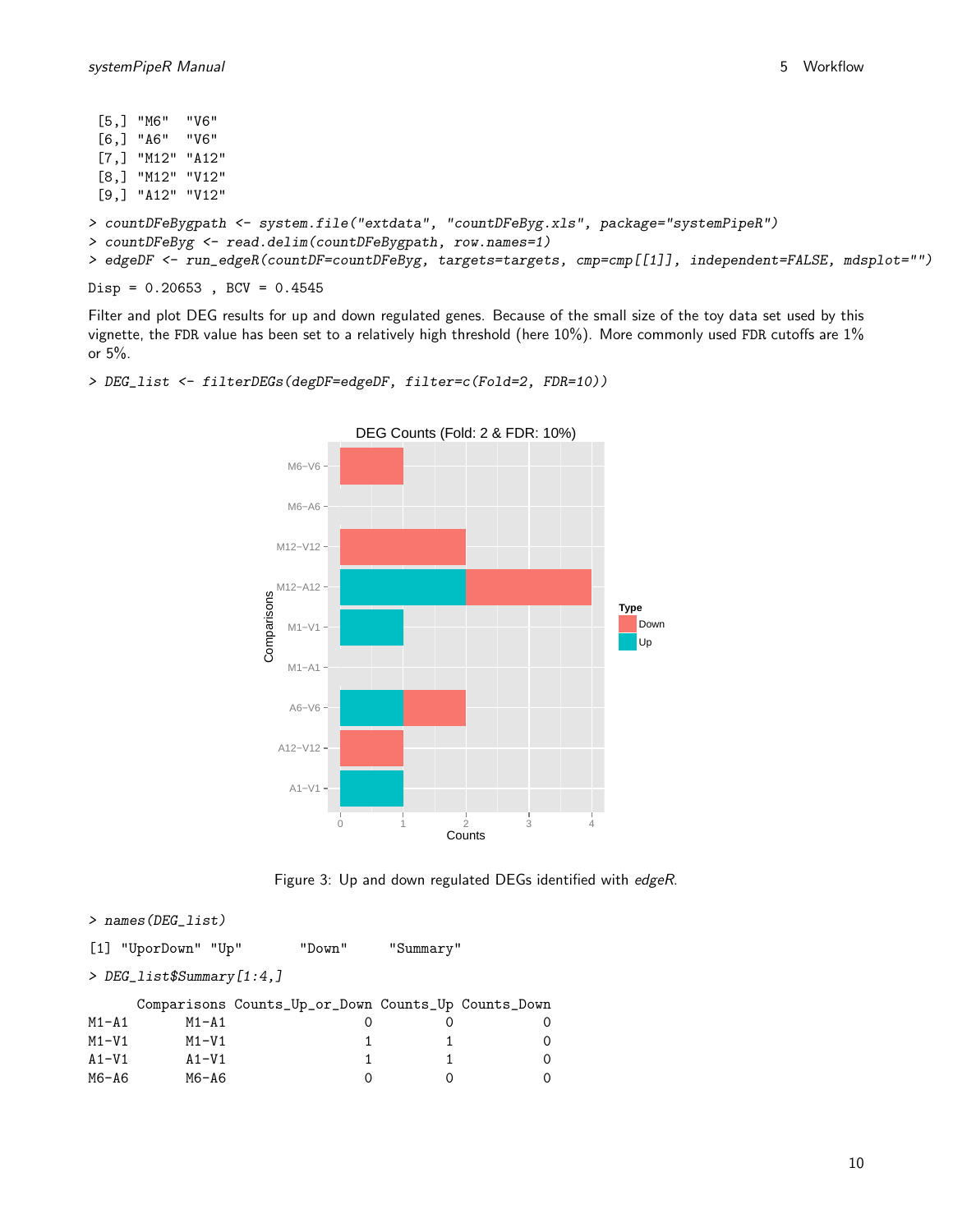# <span id="page-10-0"></span>5.12 DEG analysis with DESeq2

The following run\_DESeq2 function is a convenience wrapper for identifying DEGs in batch mode with DESeq2 [\(Love](#page-15-11) [et al.,](#page-15-11) [2014\)](#page-15-11) for any number of pairwise sample comparisons specified under the cmp argument. Users are strongly encouraged to consult the [DESeq2](http://www.bioconductor.org/packages/devel/bioc/vignettes/DESeq2/inst/doc/DESeq2.pdf) vignette for more detailed information on this topic and how to properly run DESeq2 on data sets with more complex experimental designs.

> degseqDF <- run\_DESeq2(countDF=countDFeByg, targets=targets, cmp=cmp[[1]], independent=FALSE)

Filter and plot DEG results for up and down regulated genes.

> DEG\_list2 <- filterDEGs(degDF=degseqDF, filter=c(Fold=2, FDR=10))



Figure 4: Up and down regulated DEGs identified with DESeq2.

## <span id="page-10-1"></span>5.13 Venn Diagrams

The function overLapper can compute Venn intersects for large numbers of sample sets (up to 20 or more) and vennPlot can plot 2-5 way Venn diagrams. A useful feature is the possiblity to combine the counts from several Venn comparisons with the same number of sample sets in a single Venn diagram (here for 4 up and down DEG sets).

```
> vennsetup <- overLapper(DEG_list$Up[6:9], type="vennsets")
```
- > vennsetdown <- overLapper(DEG\_list\$Down[6:9], type="vennsets")
- > vennPlot(list(vennsetup, vennsetdown), mymain="", mysub="", colmode=2, ccol=c("blue", "red"))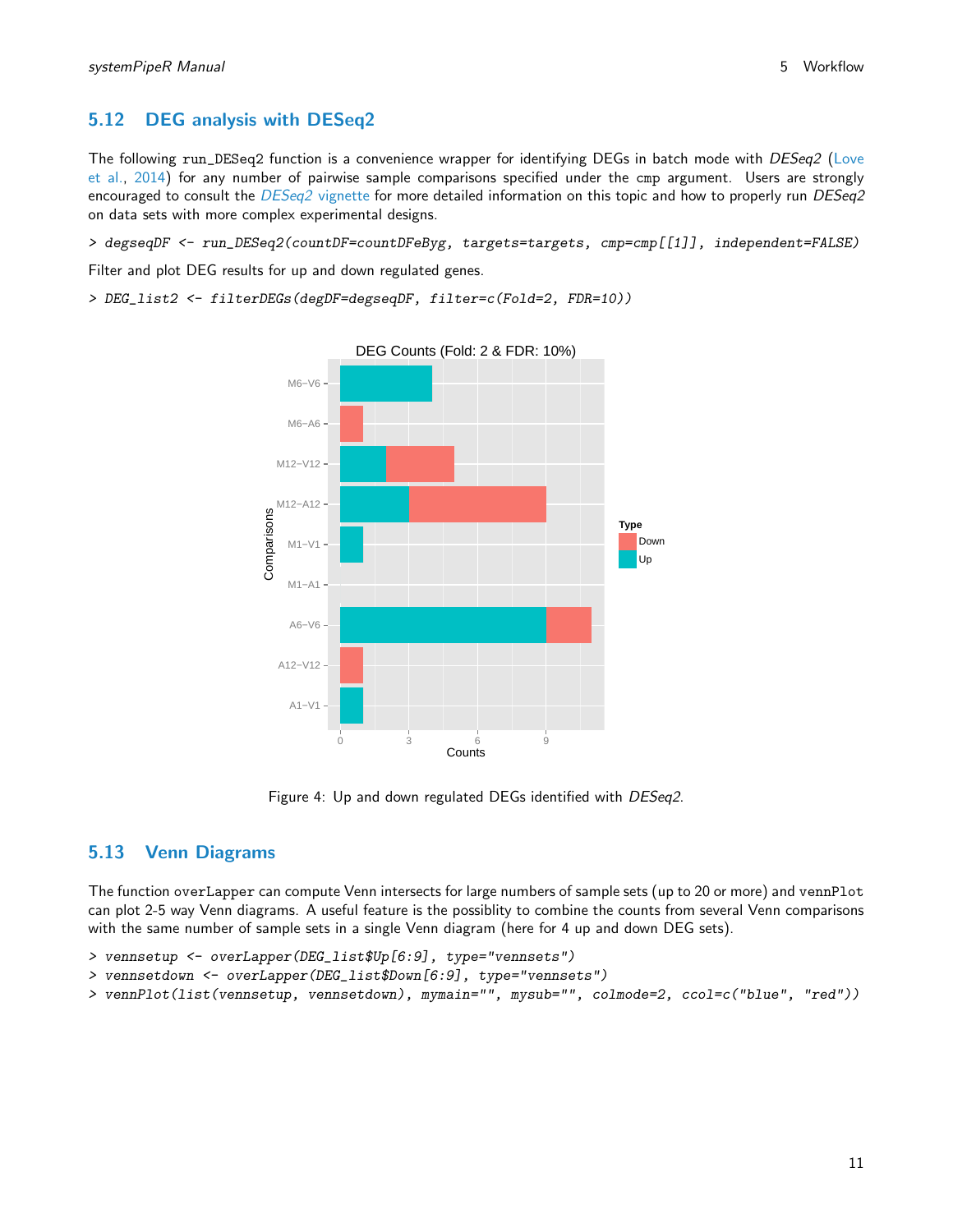

Figure 5: Venn Diagram for 4 Up and Down DEG Sets.

### <span id="page-11-0"></span>5.14 GO term enrichment analysis of DEGs

#### <span id="page-11-1"></span>5.14.1 Obtain gene-to-GO mappings

The following shows how to obtain gene-to-GO mappings from *biomaRt* (here for A. thaliana) and how to organize them for the downstream GO term enrichment analysis. Alternatively, the gene-to-GO mappings can be obtained for many organisms from Bioconductor's \*.db genome annotation packages or GO annotation files provided by various genome databases. For each annotation this relatively slow preprocessing step needs to be performed only once. Subsequently, the preprocessed data can be loaded with the load function as shown in the next subsection.

```
> library("biomaRt")
> listMarts() # To choose BioMart database
> m <- useMart("ENSEMBL_MART_PLANT"); listDatasets(m)
> m <- useMart("ENSEMBL_MART_PLANT", dataset="athaliana_eg_gene")
> listAttributes(m) # Choose data types you want to download
> go <- getBM(attributes=c("go_accession", "tair_locus", "go_namespace_1003"), mart=m)
> go \leftarrow go[go[,3]!="",]; go[,3] \leftarrow as.character(go[,3])
```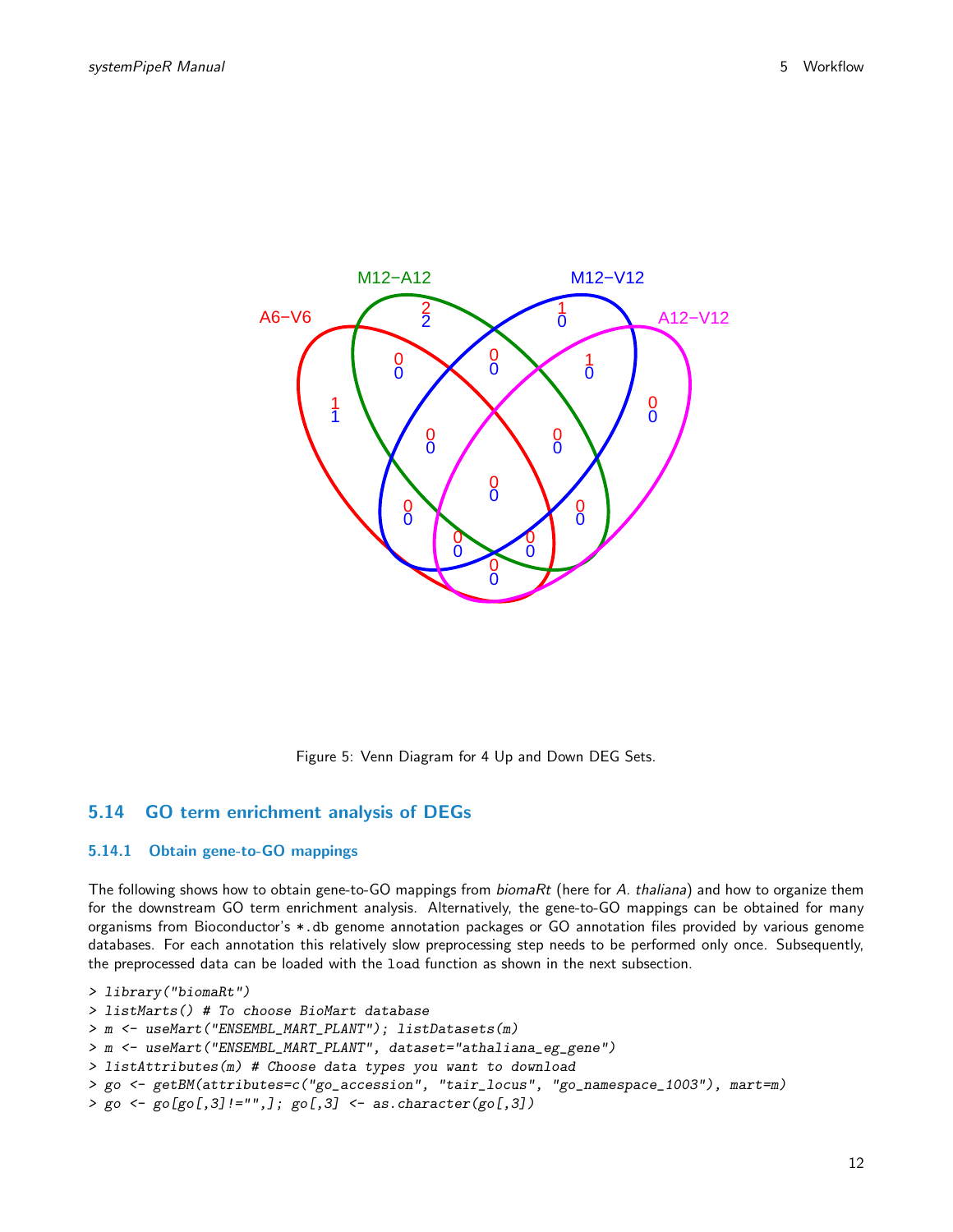> dir.create("./data/GO")

```
> write.table(go, "data/GO/GOannotationsBiomart_mod.txt", quote=FALSE, row.names=FALSE, col.names=FALSE, s
> catdb <- makeCATdb(myfile="data/GO/GOannotationsBiomart_mod.txt", lib=NULL, org="", colno=c(1,2,3), idcon
```

```
> save(catdb, file="data/GO/catdb.RData")
```
#### <span id="page-12-0"></span>5.14.2 Batch GO term enrichment analysis

Apply the enrichment analysis to the DEG sets obtained in the above differential expression analysis. Note, in the following example the FDR filter is set here to an unreasonably high value, simply because of the small size of the toy data set used in this vignette. Batch enrichment analysis of many gene sets is performed with the GOCluster\_Report function. When method="all", it returns all GO terms passing the p-value cutoff specified under the cutoff arguments. When method="slim", it returns only the GO terms specified under the myslimv argument. The given example shows how one can obtain such a GO slim vector from BioMart for a specific organism.

```
> load("data/GO/catdb.RData")
> DEG_list <- filterDEGs(degDF=edgeDF, filter=c(Fold=2, FDR=50), plot=FALSE)
> up_down <- DEG_list$UporDown; names(up_down) <- paste(names(up_down), "_up_down", sep="")
> up <- DEG_list$Up; names(up) <- paste(names(up), "_up", sep="")
> down <- DEG_list$Down; names(down) <- paste(names(down), "_down", sep="")
> DEGlist <- c(up_down, up, down)
> DEGlist <- DEGlist[sapply(DEGlist, length) > 0]
> BatchResult <- GOCluster_Report(catdb=catdb, setlist=DEGlist, method="all", id_type="gene", CLSZ=2, cuto
> library("biomaRt"); m <- useMart("ENSEMBL_MART_PLANT", dataset="athaliana_eg_gene")
> goslimvec <- as.character(getBM(attributes=c("goslim_goa_accession"), mart=m)[,1])
> BatchResultslim <- GOCluster_Report(catdb=catdb, setlist=DEGlist, method="slim", id_type="gene", myslimv
```
#### <span id="page-12-1"></span>5.14.3 Plot batch GO term results

The data.frame generated by GOCluster\_Report can be plotted with the goBarplot function. Because of the variable size of the sample sets, it may not always be desirable to show the results from different DEG sets in the same bar plot. Plotting single sample sets is achieved by subsetting the input data frame as shown in the first line of the following example.

```
> gos <- BatchResultslim[grep("M6-V6_up_down", BatchResultslim$CLID), ]
```

```
> gos <- BatchResultslim
```

```
> pdf("GOslimbarplotMF.pdf", height=8, width=10); goBarplot(gos, gocat="MF"); dev.off()
```

```
> goBarplot(gos, gocat="BP")
```
> goBarplot(gos, gocat="CC")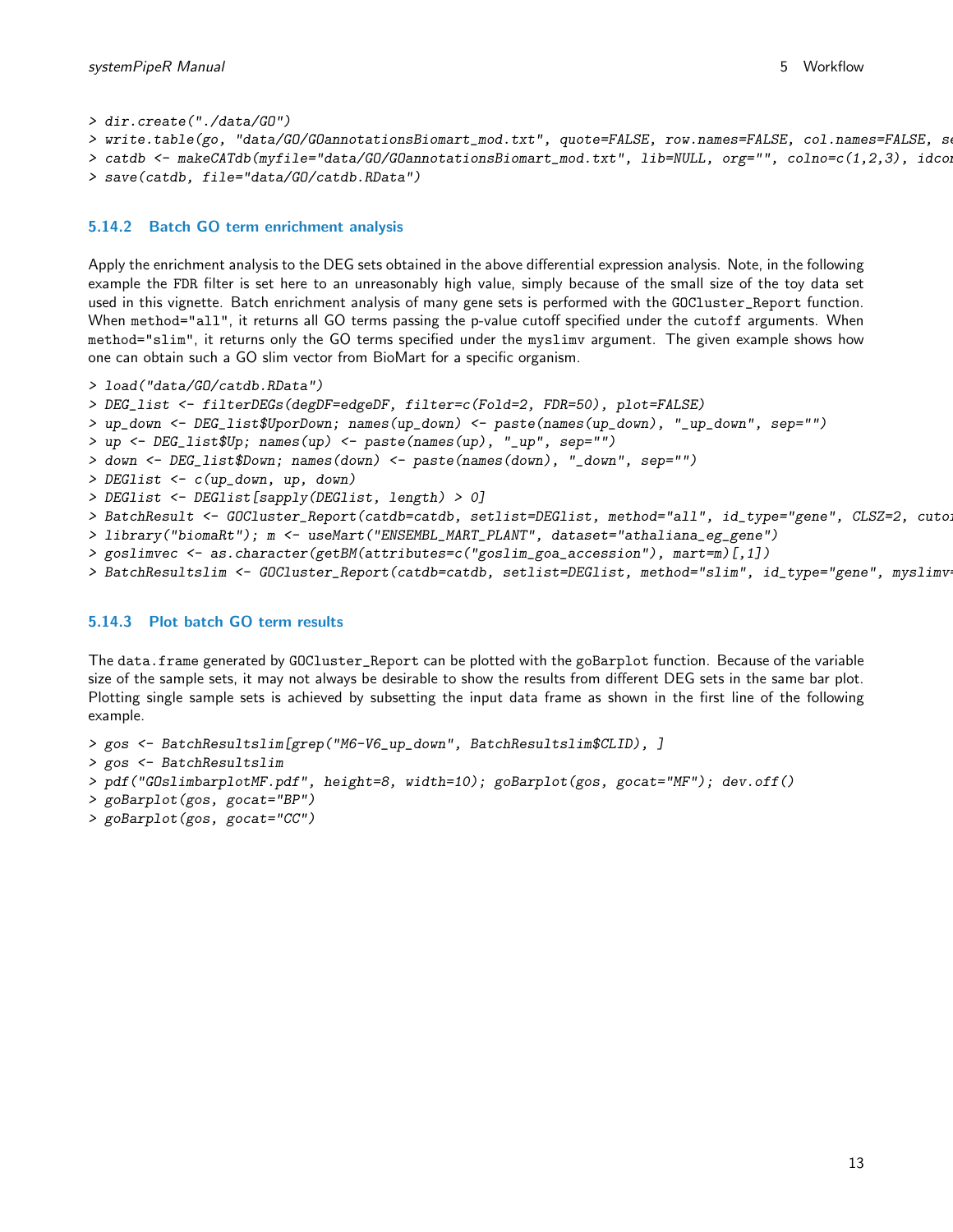

Figure 6: GO Slim Barplot for MF Ontology.

### <span id="page-13-0"></span>5.15 Clustering and heat maps

The following example performs hierarchical clustering on the RPKM normalized expression matrix subsetted by the DEGs identified in the above differential expression analysis. It uses a Pearson correlation-based distance measure and complete linkage for cluster joining.

```
> library(pheatmap)
```

```
> geneids <- unique(as.character(unlist(DEG_list[[1]])))
```

```
> y <- rpkmDFeByg[geneids, ]
```

```
> pdf("heatmap1.pdf")
```

```
> pheatmap(y, scale="row", clustering_distance_rows="correlation", clustering_distance_cols="correlation")
> dev. of f()
```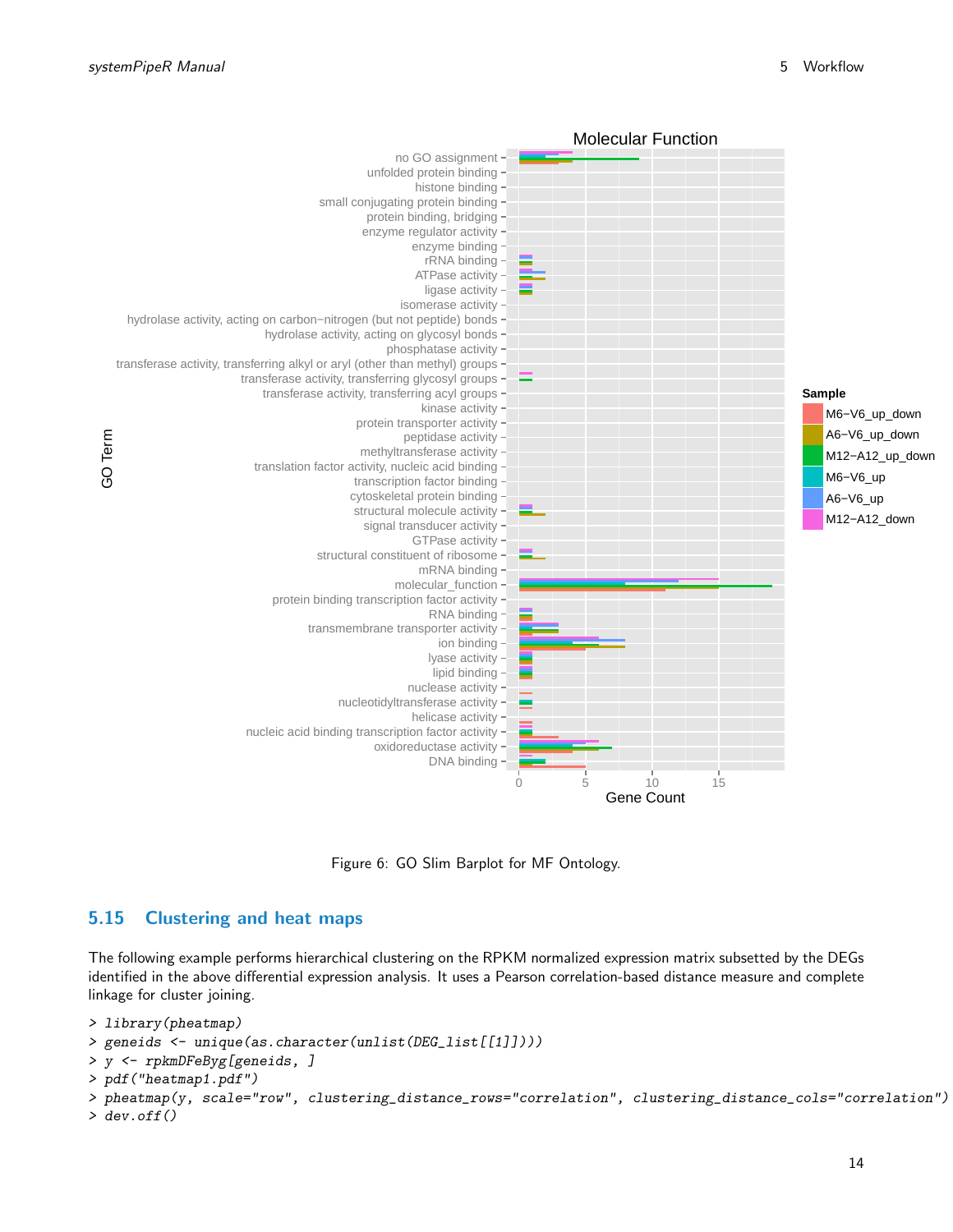

Figure 7: Heat map with hierarchical clustering dendrograms of DEGs.

# <span id="page-14-0"></span>6 Version Information

> toLatex(sessionInfo())

- R version 3.1.3 (2015-03-09), x86\_64-unknown-linux-gnu
- Locale: LC\_CTYPE=en\_US.UTF-8, LC\_NUMERIC=C, LC\_TIME=en\_US.UTF-8, LC\_COLLATE=C, LC\_MONETARY=en\_US.UTF-8, LC\_MESSAGES=en\_US.UTF-8, LC\_PAPER=en\_US.UTF-8, LC\_NAME=C, LC\_ADDRESS=C, LC\_TELEPHONE=C, LC\_MEASUREMENT=en\_US.UTF-8, LC\_IDENTIFICATION=C
- Base packages: base, datasets, grDevices, graphics, methods, parallel, stats, stats4, utils
- Other packages: AnnotationDbi 1.28.2, Biobase 2.26.0, BiocGenerics 0.12.1, BiocParallel 1.0.3, Biostrings 2.34.1, DBI 0.3.1, GenomeInfoDb 1.2.4, GenomicAlignments 1.2.2, GenomicRanges 1.18.4, IRanges 2.0.1, RSQLite 1.0.0, Rsamtools 1.18.3, S4Vectors 0.4.0, ShortRead 1.24.0, XVector 0.6.0, ape 3.2, systemPipeR 1.0.12
- Loaded via a namespace (and not attached): AnnotationForge 1.8.2, BBmisc 1.9, BatchJobs 1.6, BiocStyle 1.4.1, Category 2.32.0, DESeq2 1.6.3, Formula 1.2-0, GO.db 3.0.0, GOstats 2.32.0, GSEABase 1.28.0, Hmisc 3.15-0, MASS 7.3-40, Matrix 1.1-5, RBGL 1.42.0, RColorBrewer 1.1-2, Rcpp 0.11.5, RcppArmadillo 0.4.650.1.1, XML 3.98-1.1, acepack 1.3-3.3, annotate 1.44.0, base64enc 0.1-2, bitops 1.0-6, brew 1.0-6, checkmate 1.5.2, cluster 2.0.1, codetools 0.2-11, colorspace 1.2-6, digest 0.6.8, edgeR 3.8.6, fail 1.2, foreach 1.4.2, foreign 0.8-63, genefilter 1.48.1, geneplotter 1.44.0, ggplot2 1.0.1, graph 1.44.1, grid 3.1.3, gtable 0.1.2, hwriter 1.3.2, iterators 1.0.7, labeling 0.3, lattice 0.20-30, latticeExtra 0.6-26, limma 3.22.7, locfit 1.5-9.1, munsell 0.4.2, nlme 3.1-120, nnet 7.3-9, pheatmap 1.0.2, plyr 1.8.1, proto 0.3-10, reshape2 1.4.1, rjson 0.2.15, rpart 4.1-9, scales 0.2.4, sendmailR 1.2-1, splines 3.1.3, stringr 0.6.2, survival 2.38-1, tools 3.1.3, xtable 1.7-4, zlibbioc 1.12.0